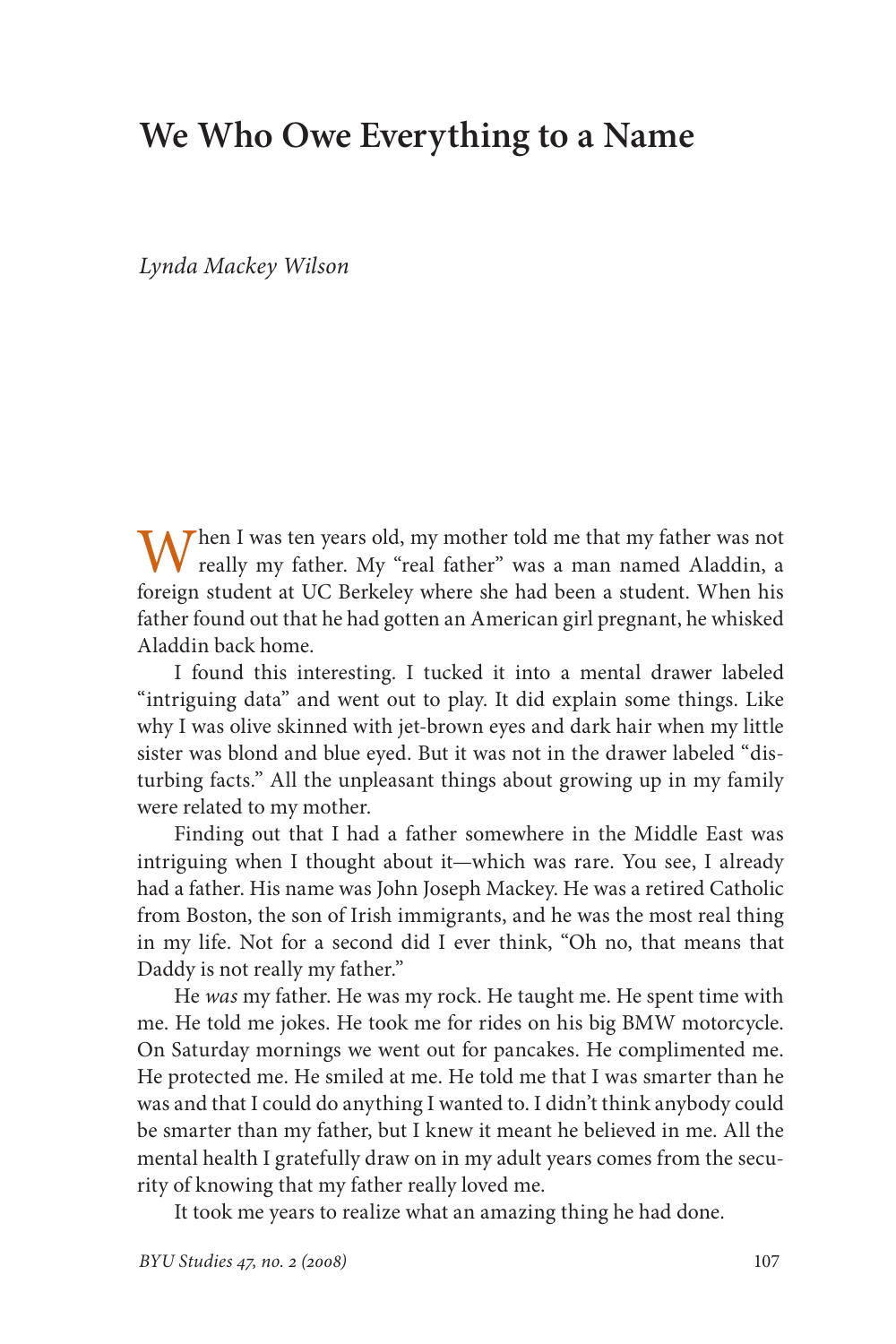During the time my mother and father were dating at Berkeley, my dad took off for a two-month course at UCLA. He didn't tell her he was leaving or that he was coming back. She wasn't an important part of his life then. But he was everything in her thumping heart. Devastated, she drowned her sorrows in the elixir of physical attraction. Aladdin asked her out. I don't know how many times they dated, but one day my father called and said "I'm back." No big deal.

Except that she was pregnant. She told Jack she was pregnant with his child. He did the honorable thing and offered to marry her. They tied the knot during a break between classes. She told me later of the last time she ever prayed. "Please Lord, let this be Jack's baby."

She knew in the delivery room. I was a little Arab from the start. Dark hair, nearly black eyes, and olive skin. But she admitted nothing. Trust being crucial in marriage, this made for a bad beginning. Dad wasn't stupid, and later when my little sister was born, the comments by Dad's friends started: "Milkman stop by when you were away?" My sister and I did not look like sisters. Sometime during my childhood my mother blurted out in the middle of a blowup, "OK. She's not your kid! Does that make you happy?"

I didn't know any of it. I only knew two basic things about growing up in my family. My father loved me. And my mother didn't. In the work I've done since to sort through it all and forgive as Christ requires, I think of her, pregnant and seventeen, scared to death. It was all so doomed.

She was not abusive in the way that lands kids in the ER. She ignored me. She didn't like to look at me. I was her sin walking around on knockkneed legs. Aladdin must have been knock-kneed like me, because no one else had them.

"Mom, will you show me how to work the sewing machine?"

"Can't. I'm busy."

"Mom. Can you help me make brownies?"

"Don't have time."

Most of the time, being ignored is not life threatening. Just enraging. I felt a great deal of anger at my mother. Diary pages of "I hate my mother!" in neat rows.

There was just one fact that didn't fit with the otherwise bad soap opera script. My father didn't care that I wasn't carrying his genes. He had decided to be my father. I see now that he adopted me—a de facto adoption. He made me his from the beginning. He never took out his anger at my mother's betrayal of him on me. Because I was his daughter.

Like a duckling imprinting on Momma duck, I imprinted on my father. I absorbed his likes and dislikes, his taste in music, his politics,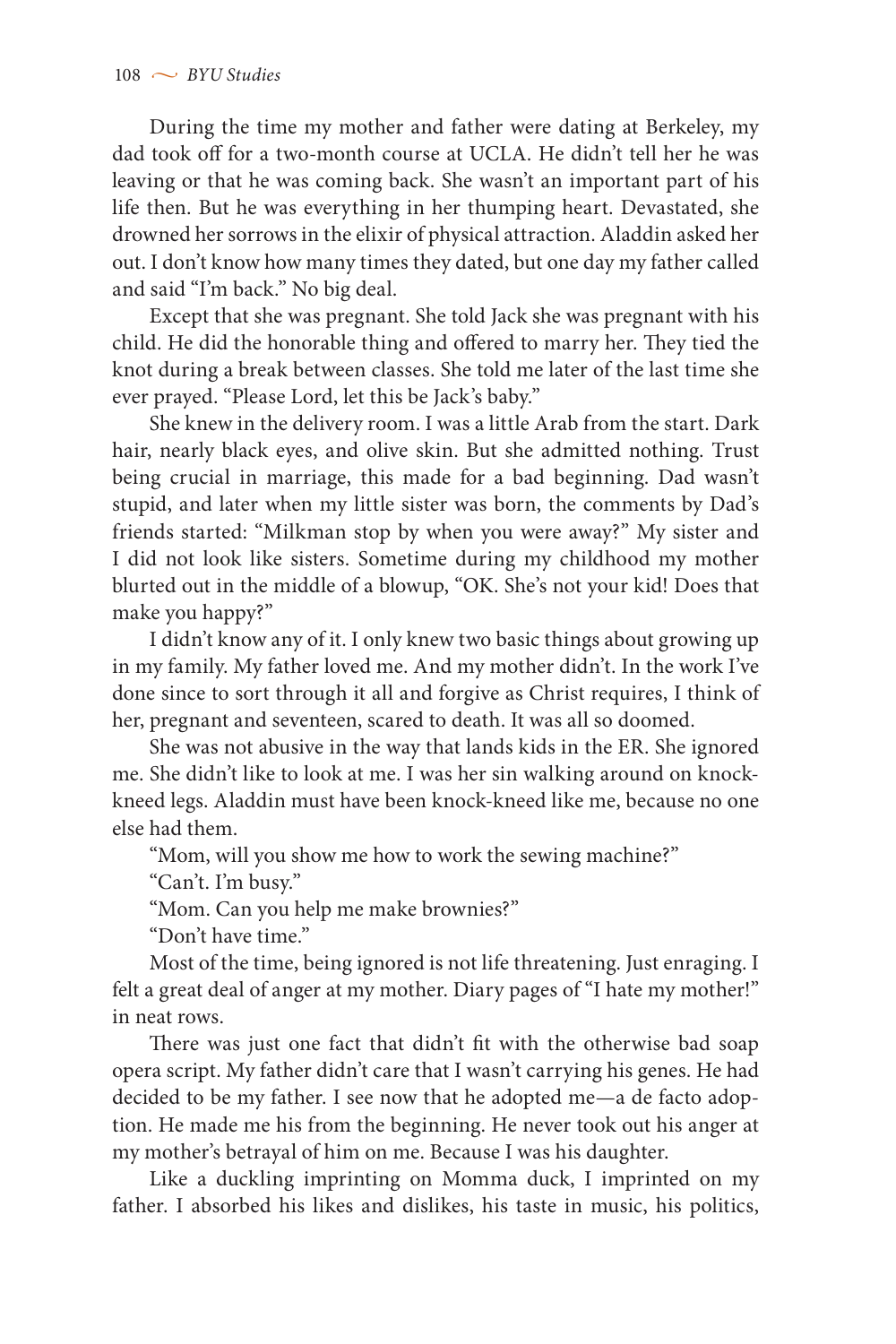his love of reading and education, and even his bent for writing. To me he seemed to know everything worth knowing. So all my little neurons did their darnedest to line up and fire just like his: I got good grades, wrote a lot, read everything from the cereal box in the morning to the under-thecover-with-the-flashlight library book at night. He was a Democrat and voted for Adlai Stevenson. I proudly wore my Vote for Adlai button to school in Shreveport, Louisiana. I tried to *be* him.

I was bathing seven times in the river of my father's mind—except for one last dip. Some guardian angel held me by the heel, and I did not get immersed in my father's religion. That religion was the one taught at Berkeley and most other universities in the '40s after the war—Darwin, Freud, Marx, Joyce, Kinsey. It was modern and therefore sophisticated, and it scoffed—politely in those days—at anything that made religion real and concrete, whether that was the Virgin Mary appearing at Lourdes or the angel Moroni handing a boy golden plates to translate.

When I was eleven, we moved near my maternal grandparents, who loved me too. They were active in the LDS Church. I took the streetcar to their house. I had lots of questions about life, death, and God. I think I was born a theologian.

That was the year my parents gave my sister and me a Time-Life book for Christmas called *The Origins of Life*. There were dramatic pictures of lightning flashing over moody ammonia seas, doing the Darwinian equivalent of thundering, "Let there be life!" The book was filled with dinosaurs and protohumans. It was my parents' attempt to proselyte for their agnosticism. If they worried about their oldest daughter's odd propensity to think about God, I'm sure they thought that time and a college education would cure the malady.

I loved my dad with all my heart, but it was not my fate to absorb modern agnosticism from two parents who had rejected the religions of their youth. I had a not-to-be-denied hunger to know if there was a God and, if there was, what he was like.

From my grandparents I heard the plan of salvation for the first time. Actually, my grandmother drew it for me on the blackboard in her kitchen: a circle for premortality, a wavy line for the veil of forgetfulness, another circle for earth, and so on. I also checked out a series of books from the library called *Why I Am a \_\_\_\_\_* (*Methodist, Lutheran,* and so forth). You see, one of my father's predominant traits was intellectual honesty. I was not about to believe what my grandparents believed just because it sounded so right and I hoped it was true. My father's daughter felt an obligation to gather data and to be careful.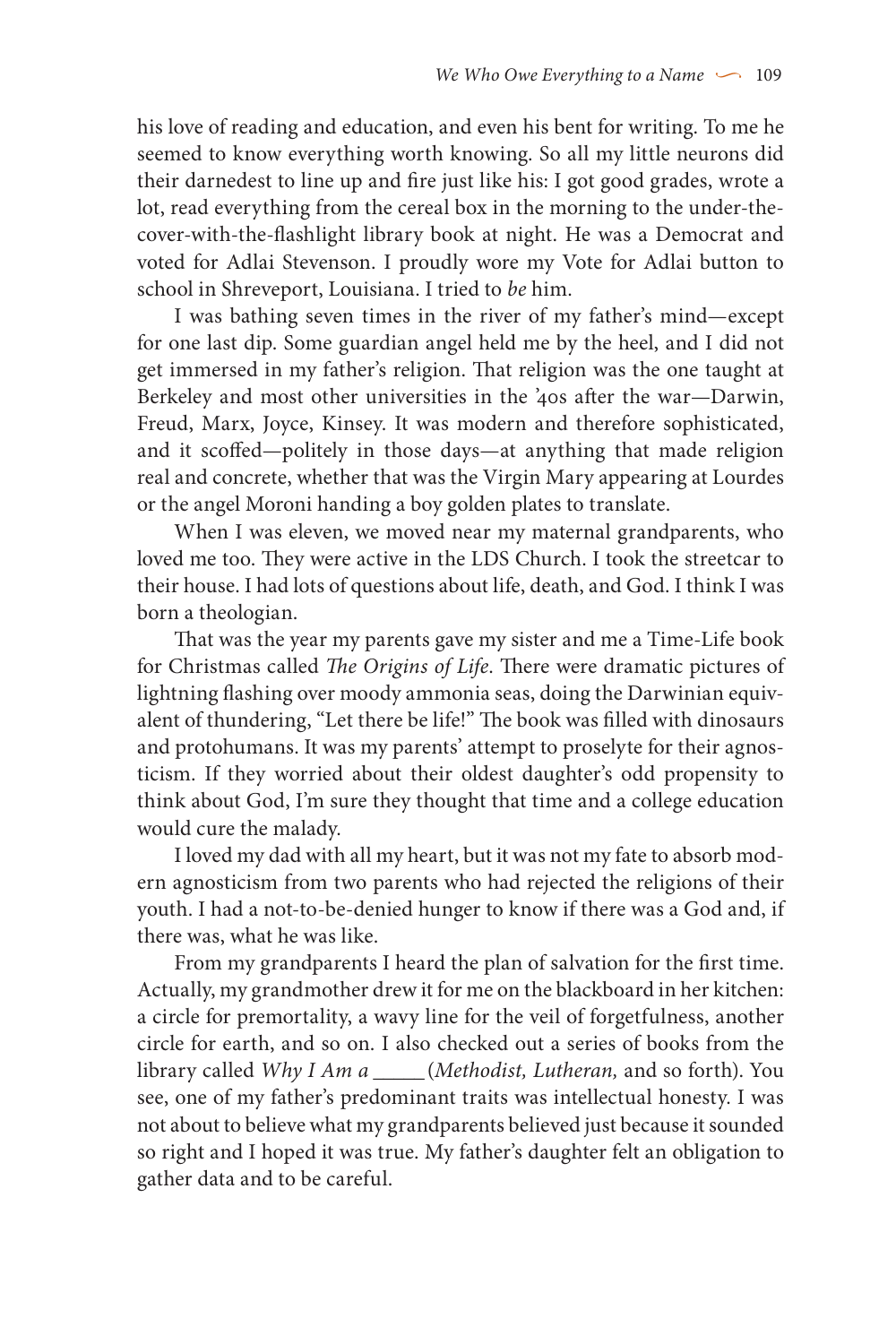Perhaps the most important thing my grandparents taught me was that if you asked God a question he could and would answer you. That seemed like a reasonable thing, a good test. I began to pray. I would sit in my backyard and talk to God, if there was a God, and ask him, if he could hear me, to answer me, if he would, by letting me know he was there, if he wanted to. Finally I stopped equivocating and proposed a bold plan that he could show me he existed by letting the giant concrete cross on Mt. Davidson appear through the fog the next morning. I ended up asking for this sign more than once because one clear day could be just a coincidence.

Some days were foggy and some days weren't. I kept praying and began to be less dogmatic. "Please just let me know if you're there!"

One day, while I was riding the streetcar in San Francisco, God talked back. I simply had a download of the Spirit into my eleven-year-old heart that was undeniable. Like the moment when the Blue Fairy touched a wooden puppet and Pinocchio turned into a real boy, nothing after that was ever the same. I looked up startled and had to resist a momentary urge to run down the streetcar aisle yelling, "God answered me! He's real!"

I think I was prepared to accept the gospel precisely because of my relationship with my father. Fathers were wonderful things. A Heavenly Father was more of the same on a grander scale, with infinitely greater power to provide, protect, and defend. At eleven I asked to be baptized. My parents humored me and said okay, assuming I would grow out of this religious phase.

As a teenager it was obvious that my Mormonism wasn't wearing off. My mother railed against her parents for brainwashing me, and my father just seemed confused. "How can a bright girl like you believe in angels and golden plates?" My mother told me she would help pay for college as long as I didn't go to BYU. So, of course, I went to BYU.

I went there in the early '70s. I graduated, married, and raised four children in the Church. I now have the pleasure of watching them raise their own children in the faith. Once I had a blessing from my grandfather in which he pronounced that I would "do a work for [my] real father's people." The phrase "real father" made not the slightest dent in the relationship that had been my anchor. I already had a real father, and like the Velveteen Rabbit, it was love that made him real.

Yes, I have somewhere a biological father who passed on his physical DNA—the knock-knees, large dark eyes, my height (I'm taller than my father). Then I have the father who loved and nurtured me. He is ninety years old now, his Irish wit still charming. I have proudly carried his name through my life.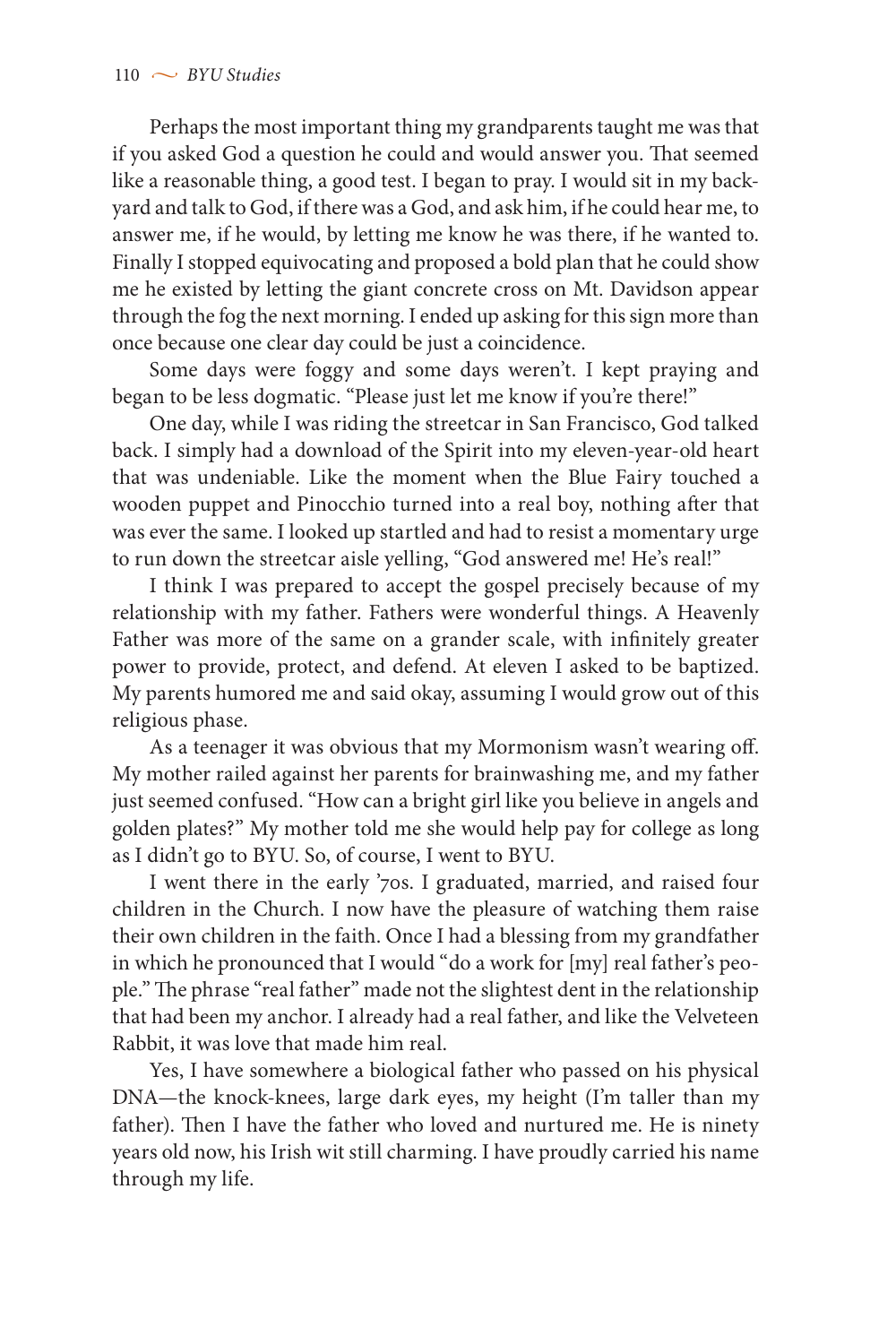But I bear more than his name. In many significant ways I have become like him. I have taken into myself his ideas, his character, and his thought patterns. My children asked for stuff and I lectured them: "A man is rich to the degree that he can walk through the marketplace of life and say, 'I don't need that. I don't need that.'" But really it was Dad's philosophizing. A guest in my home breaks a dish and I say, "People are more important than things." But it is really my father talking to them. I am "the word" of my father. I reflect him outwardly to my children and in every association I ever have in this life. I owe everything to his name.

One day at my health club I heard a stunning echo of this thought. I was listening to an audio course on the history of ancient Rome to numb the boredom of the treadmill. Suddenly I heard something that galvanized me. I never took Roman history in school. What I knew was mostly from toga movies. I didn't know that when Mark Anthony read Caesar's will to the people of Rome, they learned he named a grandnephew, Gaius Octavius, as his adopted son. It was news to the boy as well as the public. He was eighteen years old, practically a baby by Roman standards.

Here is what the professor<sup>1</sup> said about Octavius: "He wasn't of particularly august origins. His natural father was a local from a town north of Rome, so he really didn't have any great connections. He had met Caesar once. Caesar had obviously been impressed about some qualities that he saw in the young man for he adopted him as his son in the will and made him his chief heir. Now, I should point out that in Roman eyes the legal adoption of a person gave that person every claim not just to the property and patrimony of the adopting party, but also to the heritage, the political connections, the name, the *dignitas*, everything else that came with the adoption. The Romans really made no serious distinction between a natural and an adopted son. It wasn't considered like the adopted son was an imposter or some kind of a late claimant. He was simply considered as if he had been born of the adopting party. And so Gaius Octavius, at that time, when he became adopted, took the name Gaius Julius Caesar Octavianus."

Historians refer to him as Octavian, but he called himself Caesar, son of Caesar, and that name made all the difference. The men who had been loyal to Caesar flocked to him. Slowly his power grew. Inevitably Mark Anthony and Octavian clashed, fought, and Anthony was beaten. Octavian became Augustus Caesar, the first emperor of Rome, the man who ordered the census that took Joseph and Mary to Bethlehem. Fascinating!

It was Cicero who recorded Mark Anthony's comment on their fates. Octavian was "that boy, who owes everything to a name!" The phrase reverberated in my mind and heart. Didn't I owe everything to a name?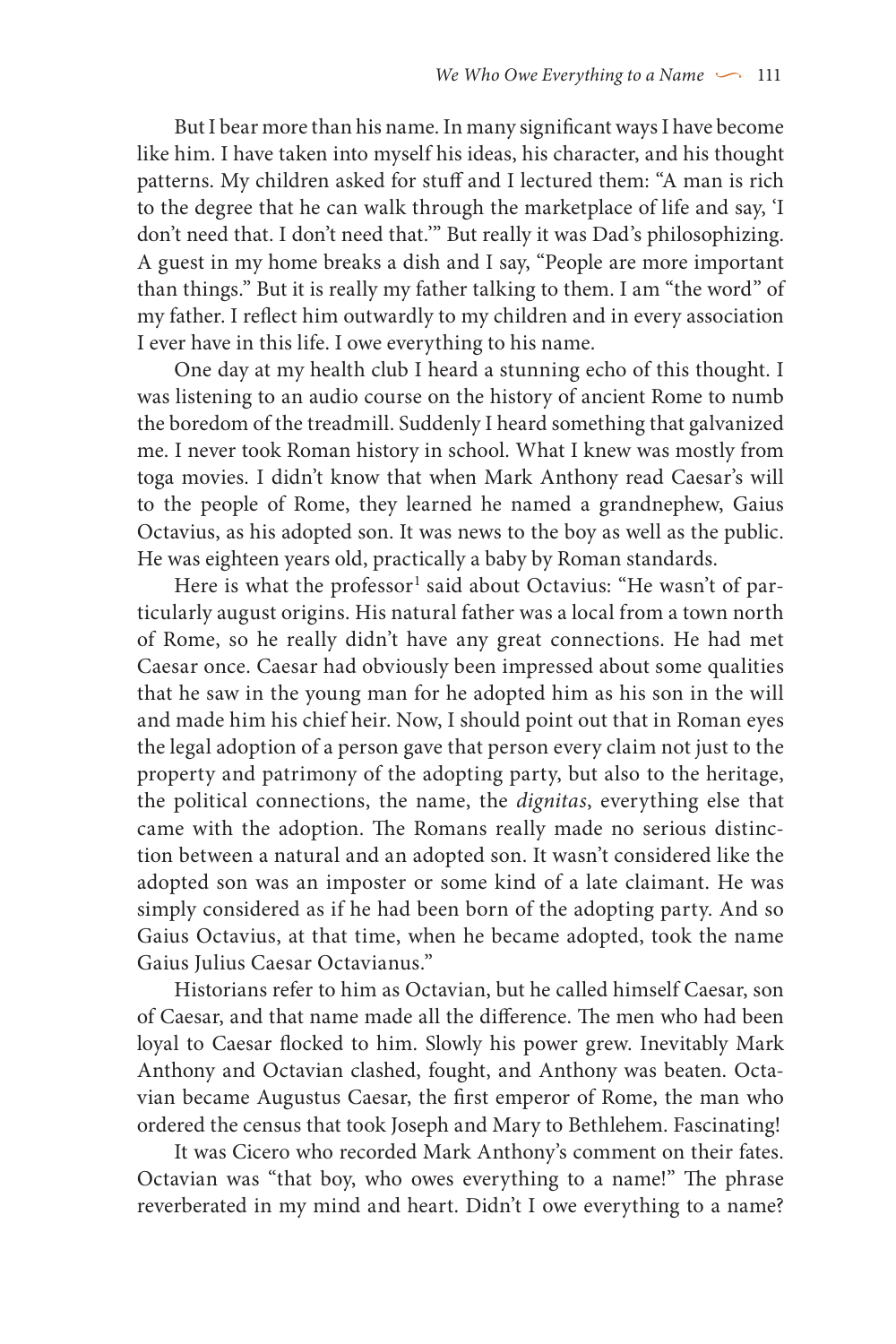Hadn't my father given me the good life I had by making me his, by adopting me?

It was later that I discovered the Apostle Paul's use of the term adoption in reference to our relationship with Christ. The word adopt or adoption does not appear in the Old Testament, with its kinship obligations to orphans, nor is it found in the Book of Mormon, whose laws and social customs were derivative of Mosaic Law. But Paul understood the implications of being an heir by adoption. He, though a Jew, was a Roman citizen in a Roman world. And he used the implications of Roman law to explain to the gentiles the inheritance they might receive through the gospel's new covenant in Christ's blood. "For ye have not received the spirit of bondage again to fear; but ye have received the Spirit of adoption, whereby we cry, Abba, Father" (Rom. 8:15).

Until I listened to that tape on Caesar's adoption of Octavian as his heir, this scripture puzzled me. Adopted by God? Weren't we, after all, his natural children? He was the real—"biological," if you will—father of our spirit bodies. We didn't need any adoption process to become God's children. I found Ephesians 1:5 later. "Having predestinated us unto the adoption of children by Jesus Christ to himself." Ah. It all began to make sense, especially to me, that child who was brought in out of the cold by a father who made me his.

It is Christ who makes us his heirs. He becomes our father, as King Benjamin explains: "Because of the covenant which ye have made ye shall be called the children of Christ, his sons, and his daughters; for behold, this day he hath spiritually begotten you; . . . ye are born of him and have become his sons and his daughters" (Mosiah 5:7). That is why, contrary to the persistent but false doctrine we find popping up like a whack-a-mole in gospel doctrine classes, we do not "earn" exaltation. The word earn is never used in scripture to refer to the process by which men and women become exalted. To quote exactly from the lds.org scripture search engine, "There were no occurrences of the word EARN found in the Text of the Scriptures." The word is "inherit." Stick the word "inherit" in the search box and you get 251 hits.

Once I saw it, I saw it everywhere. Earning implies a *quid pro quo*, Latin for "something for something," and "indicates a more-or-less equal exchange of goods or services."2 An employee "earns" his wages, because his work is worth twenty dollars an hour to his employer. But I did not earn my father's love. And Octavian did not earn the title of Caesar. Those who give the inheritance set the terms.

In our poor fallen humanness, what can we do that "earns" us the magnificent gift of eternal life? To earn something puts someone in